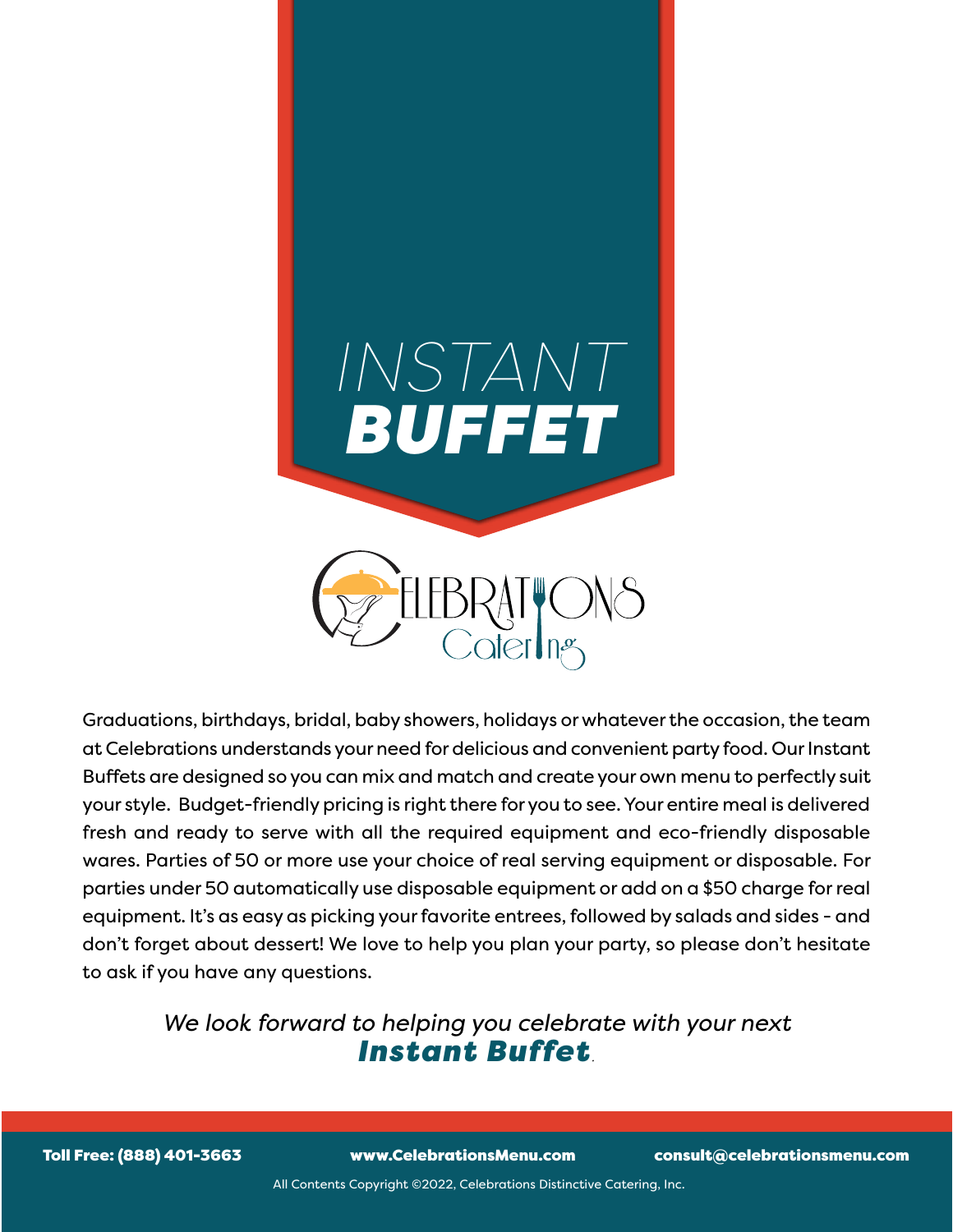| <b>Pricing per Person</b>                | $25 - 49$ ppl | 50-99ppl | $100+ppl$ |
|------------------------------------------|---------------|----------|-----------|
| 1 Entree, 1 Salad, 1 Side & 1 Dessert    | \$16          | \$14     | \$12      |
| 2 Entrees, 2 Salads, 2 Sides & 1 Dessert | \$22          | \$20     | \$16      |
| Add an Entrée                            | \$4           | \$4      | \$4       |
| Add a Salad                              | \$3           | \$3      | \$3       |
| Add a Side or Dessert                    | \$3           | \$3      | \$3       |
| Add Soda & Water                         | \$1.50        | \$1.50   | \$1.50    |

**MINIMUM \$300 TO DELIVER**

# *Poultry Entrées*

## *Asian*

Teriyaki Chicken

Sweet & Sour Chicken

Sesame Chicken

Chicken Katsu\*\*

Chicken Udon\*\*

# *BBQ*

Pulled Chicken

Boneless BBQ

Fried Chicken Breast

Fried Turkey

Chicken Egg Foo Young

Chicken

*Italian*

Chicken Piccata\*\*

Chicken Marsala\*\*

Chicken Cacciatore

Chicken Parmesan\*\*

Chicken Broccoli Alfredo

White Chicken Lasagna\*\*

## *Mexican*

Chipotle Chicken Taco Bar (2 entrees) Fajitas\*\*\* (2 entrees) Chicken Adobo

# *Traditional*

Chicken Pot Pie

Chicken in Tarragon Sauce

Chicken in Mushroom Cream Sauce

Lemon Chicken

Roast Turkey with Stuffing & Gravy\*\*\*

*Everything is included: Food, all paper supplies including napkins, plates, and silverware, delivery within 10mi radius of Nashua or Manchester. Driver gratuity is appreciated. Subject to availability. Meals tax not included.*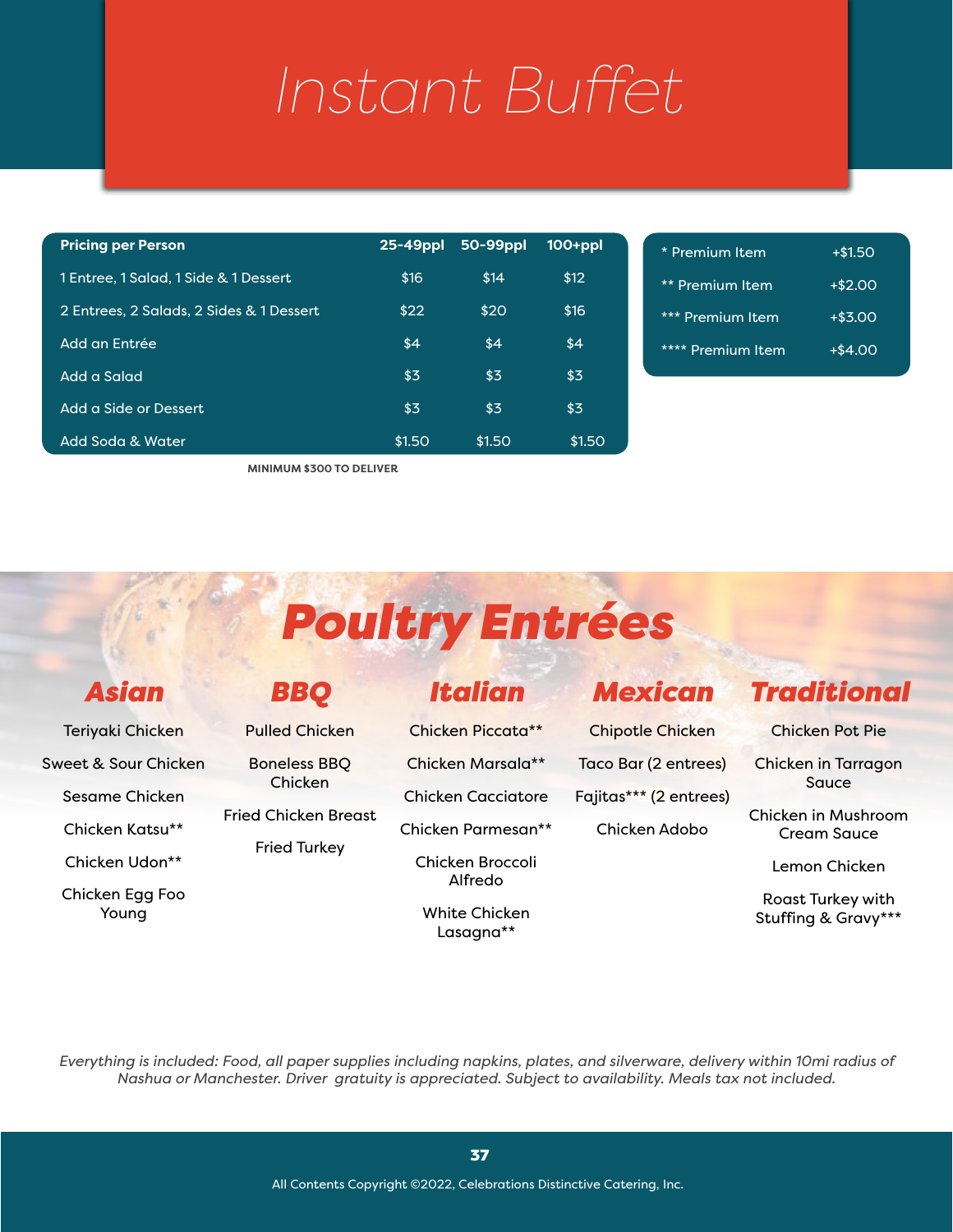# *Beef Entrées*

## *Asian*

Teriyaki Beef with Peppers & Onions\*\*

Beef Udon\*\*

# *BBQ*

Brisket\*\*\*\*

Sliced Raspberry Chipotle Beef\*\*

Sliced Beef in BBQ Sauce\*\*

*Italian*

Meat Lasagna\*\*

Meatballs in Marinara

Taco Bar (2 entrees)

Fajitas\*\*\* (2 entrees)

*Mexican*

Carne Asada\*\*

Beef and Bean Burrito\*\*

## *Traditional*

Beef Bourguignon\*\* Beef au Poivre\*\* Beef Stroganoff\*\*

Beef Stew\*\*

Meatloaf\*\*

Chicago Beef\*\*

Shepherd's Pie\*\*\*

# *Pork Entrées*

### *Asian*

Sweet & Sour Pork Korean Pork Pork Katsu\*\* Pork Udon\*\* Sweet & Sour Pork Char Siu Pork Korean Pork & Kimchi Rice Bowl\*\* Pork Adobo

*BBQ*

BBQ Pulled Pork Pork Loin with Pan Gravy Kielbasa & Peppers Spareribs\*\*\* Baby Back Ribs\*\*\*\* Boneless Riblets

Sausage w/ Peppers & Onions

# *Italian*

Sausage Cacciatore Sausage in Marinara Sausage & Meatballs in Marinara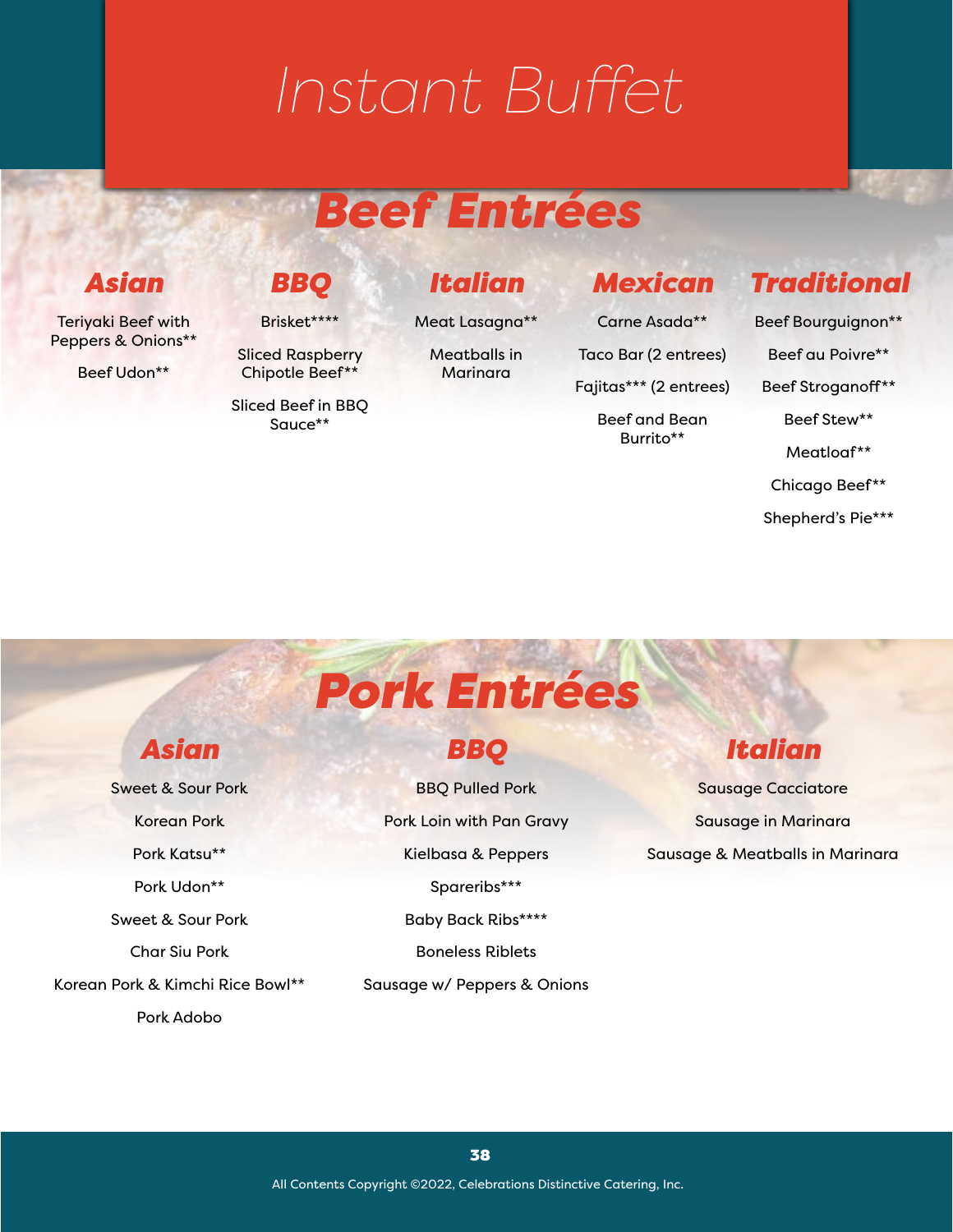# *Miscellaneous Entrées*

### *Sandwiches*

Assorted Wraps

Gourmet Mini Sandwiches

Wraps & Sandwiches

Gourmet Mini Chicken & Sirloin Croissants\*\*

### *Vegetarian*

Enchilada Casserole

Lasagna

Tortellini Rustica

Baked Manicotti

Spinach & Gorgonzola Manicotti\*\*

## *Vegetarian*

Veggie Lasagna\*\*

Mac & Cheese

Vegetarian Tagine

Vegan Bean & Vegetable Casserole

House Fried Rice Lo Mein BBQ Beans Ranchero Corn Homemade Texas BBQ Beans Hillbilly Beans Black Bean Stew Roasted Vegetables\*\* Riso Milanese\* Spicy Pinto Beans Chili Con Carne\*\* Spanish Rice Refried Beans

*Sides* Black Beans Chili Verde\*\* Colorado Chili Rice Pilaf Herbed Rice Florentine Roasted Rosemary Potatoes Mashed Potatoes\* Loaded Mashed Potatoes\*\* Cheddar & Bacon Mashed Potatoes\*\* Roasted Sweet Potato & Pineapple\* Roasted Green Beans

Vegetable Brochettes\*\*

Wild Rice Pilaf\* Honey Glazed Carrots **Stuffing** Baked Ziti Penne Prima Alfredo Ziti Blanco in Garlic Herb Butter Tortellini Fresco Broccoli Prima Alfredo Mac & Cheese\*\*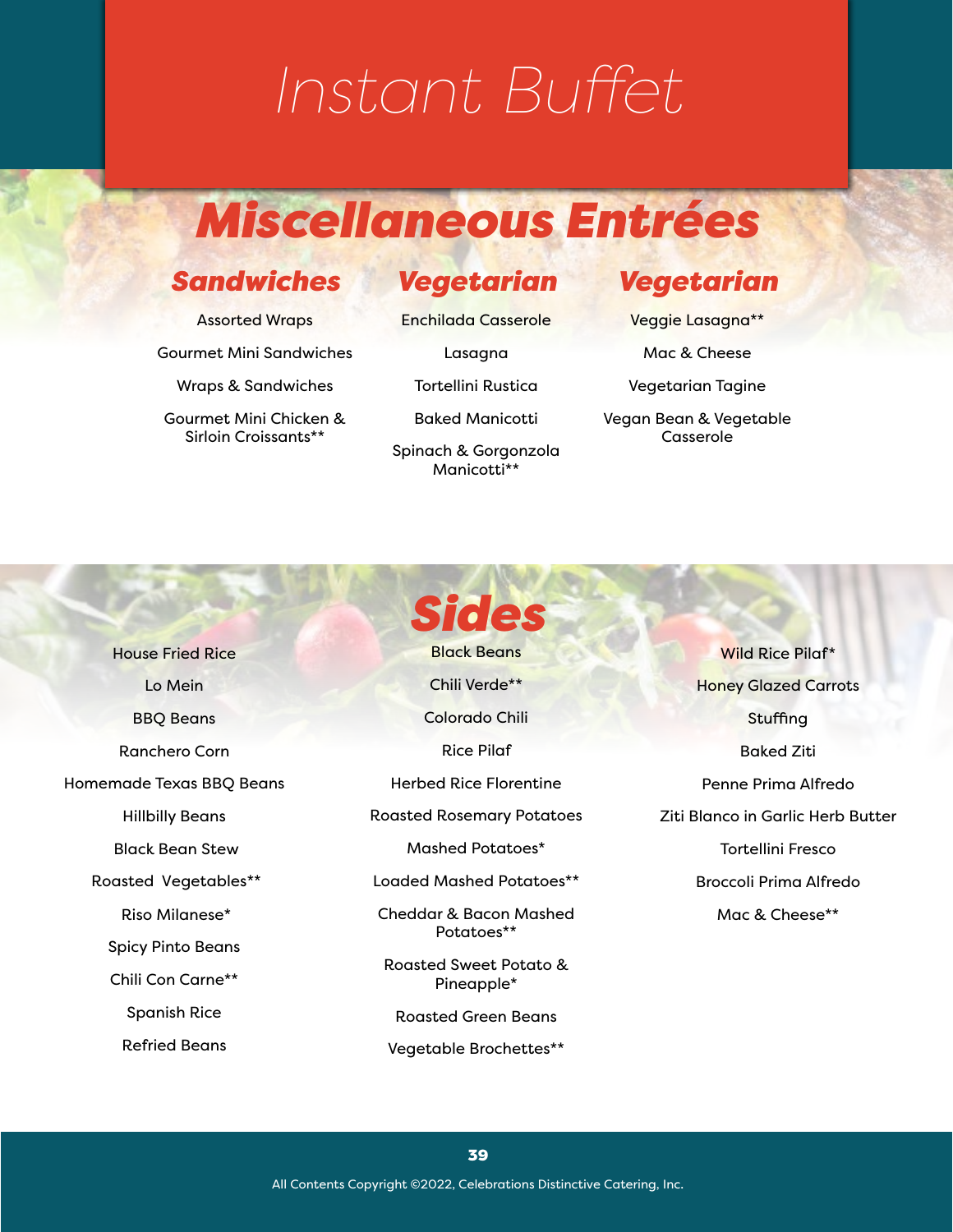# *Salads*

Fresh Garden Salad Caesar Salad Field Green Salad Spinach Salad Taco Salad\* Asian Lettuce Salad with Sesame Ginger Dressing Greek Salad\* Antipasto Salad\* Pasta Primavera Salad Southwest Pasta Mediterranean Couscous\*

Orzo Salata Macaroni Salad Oriental Noodle Salad Red Bliss Potato Fred's No-mayo Potato Salad\* Quinoa Salad\*\* Vegan Bean Salad\* Black Bean Salad Traditional Cole Slaw Vietnamese Cabbage Salad Fresh Fruit Salad\*\*

*Desserts*

| wutenerun                     |
|-------------------------------|
| <b>Decorated Sheet Cake</b>   |
| <b>Strawberry Shortcake**</b> |
| Cookies & Brownies            |
| Peach Cobbler**               |

 $\mathbf{w}$  is a set of  $\mathbf{w}$ 

Mini Pastries\* Italian Cookies Cookies **Brownies** Apple Crisp\*\*

Fruit Salad\* Cannolis\*\* **Cupcakes** Cannoli Chips and Dip\*

| <b>Pricing per Person</b>                | 25-49ppl | 50-99ppl | $100+ppl$ |
|------------------------------------------|----------|----------|-----------|
| 1 Entree, 1 Salad, 1 Side & 1 Dessert    | \$16     | \$14     | \$12      |
| 2 Entrees, 2 Salads, 2 Sides & 1 Dessert | \$22     | \$20     | \$16      |
| Add an Entrée                            | \$4      | \$4      | \$4       |
| Add a Salad                              | \$3      | \$3      | \$3       |
| Add a Side or Dessert                    | \$3      | \$3      | \$3       |
| Add Soda & Water                         | \$1.50   | \$1.50   | \$1.50    |

| * Premium Item         | $+ $1.50$  |  |
|------------------------|------------|--|
| ** Premium Item        | $+$2.00$   |  |
| *** Premium Item       | $+$ \$3.00 |  |
| **** Premium Item      | $+ $4.00$  |  |
| NIMUM \$300 TO DELIVER |            |  |

*Everything is included: Food, all paper supplies including napkins, plates, and silverware, delivery within 10mi radius of Nashua or Manchester. Driver gratuity is appreciated. Subject to availability. Meals tax not included.*